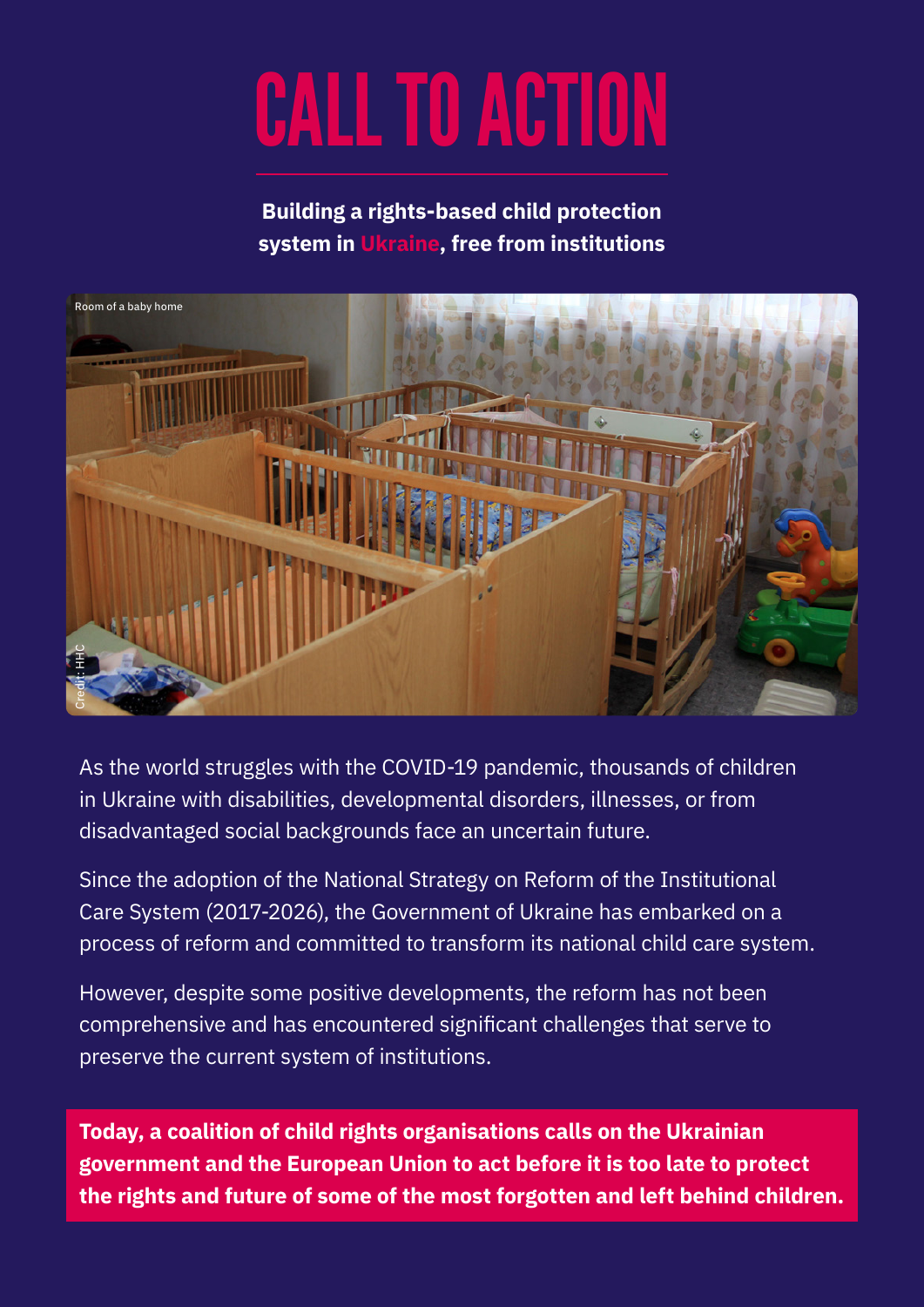# INSTITUTIONALISATION OF CHILDREN IN UKRAINE

An estimated 100,000 children and young people currently reside in various forms of institutions across Ukraine, including in baby homes (children 0-3 years old). This system has not changed much over two decades and it employs more than 60,000 staff across almost 700 facilities nationwide. **Nearly 1,5% of all children in Ukraine live without family in some form of residential institution - one of the highest rates of child institutionalisation in the world.**

The institutionalisation of children is a harmful practice and leads to multiple violations of the rights of children, which are enshrined in the UN Convention on the Rights of the Child, the UN Convention on the Rights of Persons with Disabilities and the UN Guidelines for the Alternative Care of Children. Research consistently shows that institutions do not protect children, but harm them, threatening their development and exposing them to increased risk of violence and abuse. The effects of institutionalisation on infants (e.g. developmental disorders, proteinenergy malnutrition, growth retardation) – particularly in the early stages of life - are largely irreversible.

The children warehoused in such facilities could receive care within their families and communities, if they were provided with the right support. **92% of children who are brought up in orphanages, children's homes and other types of residential institutions in Ukraine actually have parents**. These children have been placed in institutions for different reasons, including poverty, disability, unemployment of parents, or parental use of addictive substances. In some cases, the simple existence of the institutions drives family separation. Institutions are convenient for public authorities, as they create

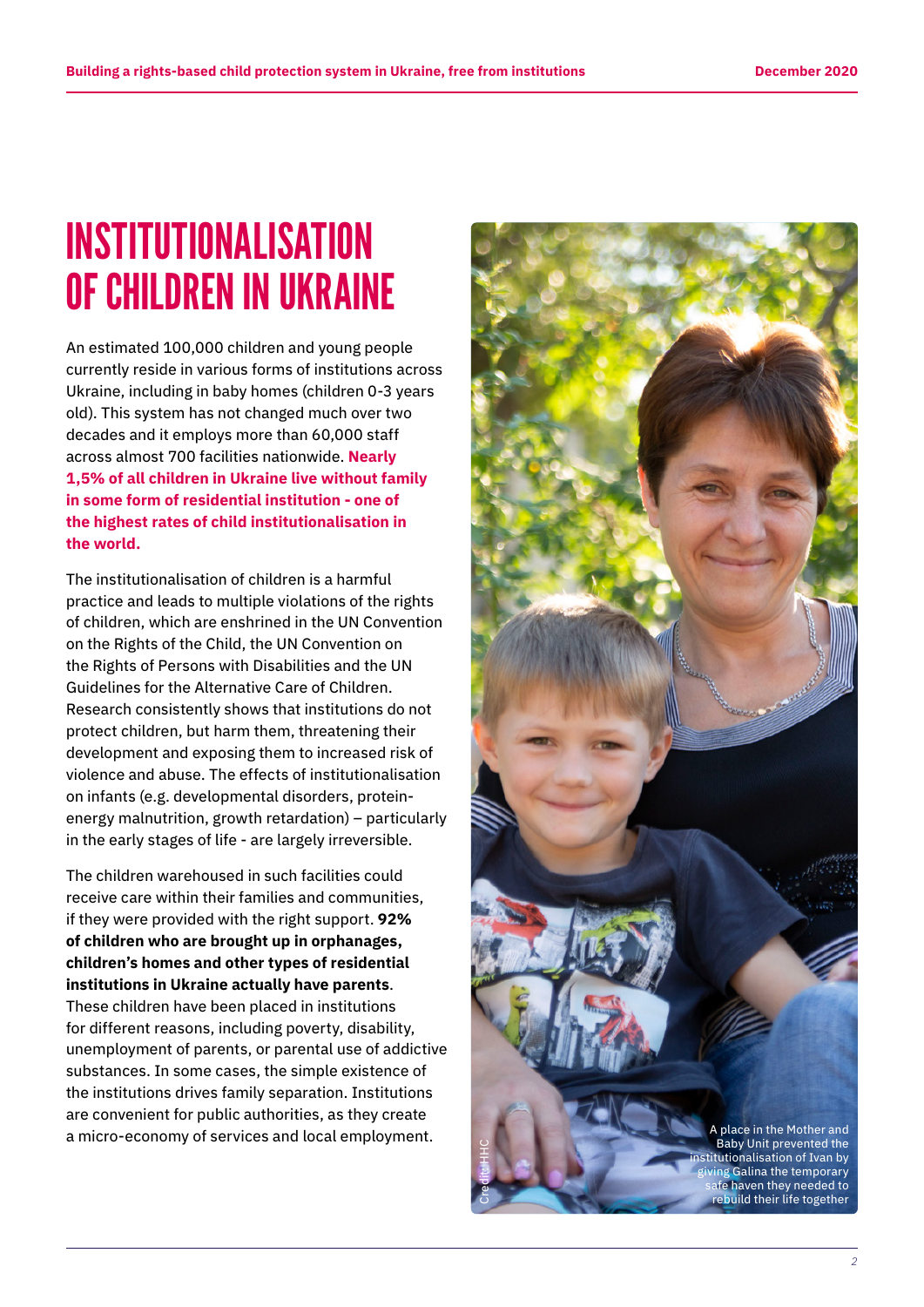# PROGRESS AND CHALLENGES IN THE CARE REFORM PROCESS

**Over recent years, the Government of Ukraine had embarked on a promising process of transformation of its national care system for children. The National Strategy of Reforming the System of Institutional Care and Upbringing of Children (2017-2026) and the Action Plan for the implementation of its first stage were approved by the Cabinet of Ministers of Ukraine in 2017. In June 2020, the Cabinet of Ministers approved the Action Plan for the second stage of the reform.** 

**Despite progress, the reform so far has not been comprehensive and has been met with significant challenges that serve to preserve the current institutional system and risk rolling back the overall process of deinstitutionalisation:** 

- $\blacksquare$  There have been instances of opposition and malpractice by the authorities which manage institutions (including baby homes), particularly in relation to funding and budgets. In some cases, children have been misdiagnosed to ensure their placement in an institution, e.g. to stop a planned closure and keep public funding flowing in. In other cases, institution directors have re-categorised their facilities by changing the name but not the reality of the setting.
- $\blacksquare$  The money does not follow the child, meaning that the statutory funding received by institutions is not transferred once the children are reintegrated into the community, leaving cash-strapped local authorities struggling to pay for the new services to support vulnerable families to stay together.
- $\blacksquare$  The country still lacks a permanent inter-ministerial coordination body, with adequate executive power. In fact, at present coordination is divided between several ministries – Social Policy, Education, and Health. A coordination body has been created, but it is not as functional as it should be.
- The development of family- and community-based care has been very limited. In other words, services to support families and children are not available. There are also limited family-based care alternatives.
- $\blacksquare$  One indicator of the national strategy stipulates the implementation of a ban on the placement of children under 3 in institutional care, starting from 2020. Yet, as of 01 January 2020, 2,742 children remained confined within 38 baby homes.
- $\blacksquare$  Recent high-level political statements and legislative initiatives are creating a 'backdoor' through which many children could be placed unnecessarily in institutions, bypassing the gatekeeping mechanisms that were designed to ensure that no child needlessly enters an institution. For instance, on January 16, 2020 a law was approved which allows the creation of pensions for residence, instead of internats, within special boarding schools. And on 21 August 2020 an order was issued, requesting to amend and exclude special boarding schools, education and rehabilitation centres and sanatorium boarding schools for children from the National Strategy for Deinstitutionalisation. If implemented, this decision would affect more than 50.000 children warehoused across 353 institutions, many of whom have a disability, developmental disorder and/or illness.

THESE ARE SOME OF THE MOST VULNERABLE AND FORGOTTEN CHILDREN IN UKRAINE. THE TIME TO ACT IS NOW.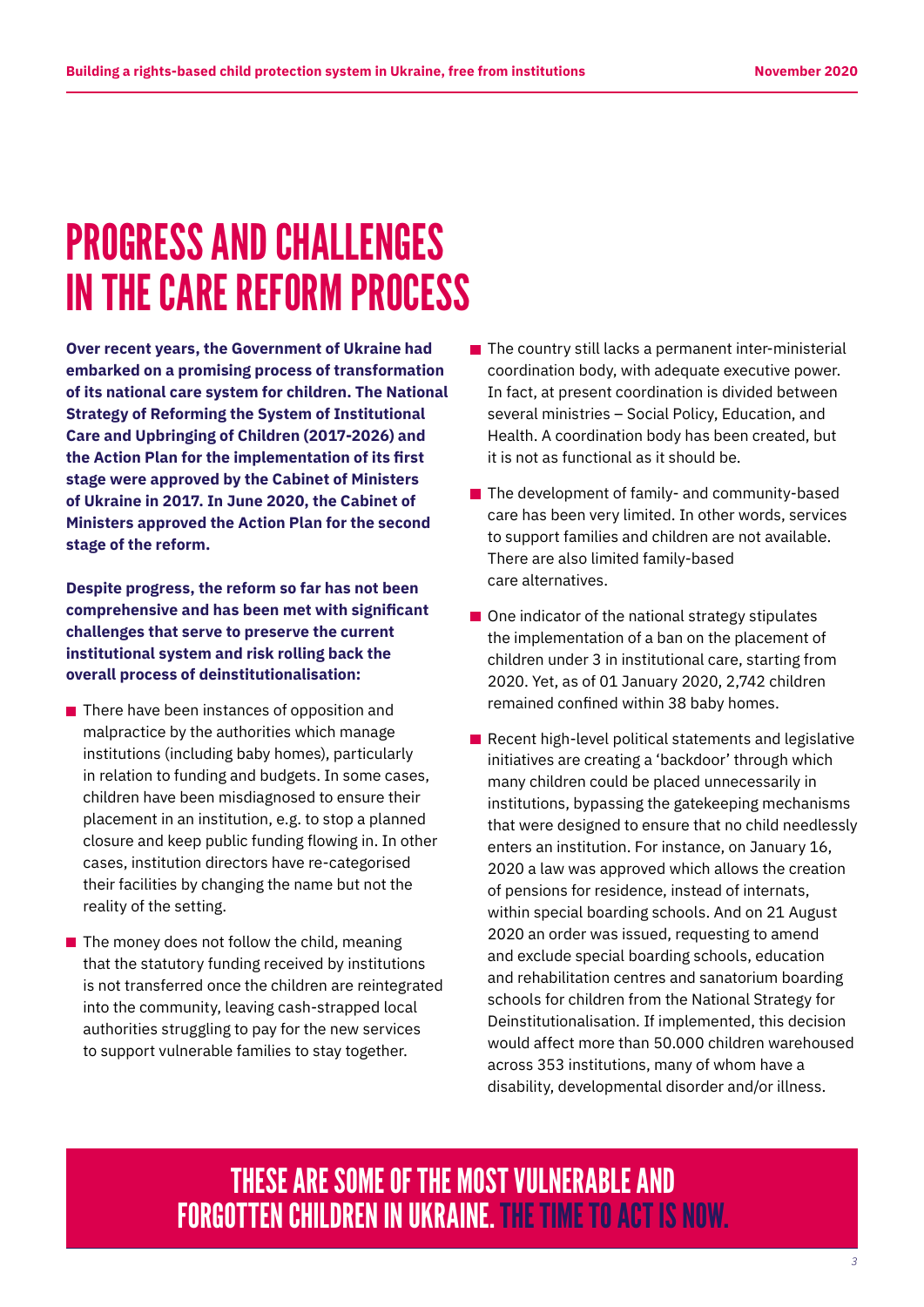# CALL TO ACTION WE CALL ON THE UKRAINIAN GOVERNMENT TO:

 Establish a single national body for the implementation of the child protection and care reform through the deinstitutionalisation strategy, and ensure this body has adequate executive power, financial and human resources, and clear links to the various Ministries responsible for the implementation of the strategy.

 Recall the decision to exclude special boarding schools, education and rehabilitation centres and sanatorium boarding schools for children from the National Strategy for Deinstitutionalisation. Instead, a plan for the gradual transformation of special schools should be designed with a view of providing inclusive education in the community.

 Enforce the moratorium that will put an end to the placement of babies and very young children (0-3 years) in any type of institution. This should include a fixed date to stop the placement of children into institutions tied to a list of actions, measures and indicators for implementation.

 Ensure the implementation of the child protection reform through the National Strategy of Reforming the System of Institutional Care and Upbringing of Children (2017-2026) at the community, rayon, oblast and national level, by:

- Clarifying the responsibilities of central and local authorities to create effective child protection structures and social services at the community level. This should include dedicated funding for local authorities.
- $\blacksquare$  Linking up the deinstitutionalisation reform with decentralisation, education and health reform efforts.
- Conducting an independent assessment of special schools, education and rehabilitation centres and sanatorium boarding schools to document the situation of children in those institutions and using the outcomes to develop a plan on the gradual transformation of special schools.
- **EXPANDING EXPANDING EXPANDING INCOCO** EXPANDING EXPANDING EXPANDING EXPANDING EXPANDING EXPANDING EXPANDING EXP system to prevent children from entering residential care.
- $\blacksquare$  Designing and implementing a subsidy to support local authorities to develop communitybased services (e.g. community centres, targeted support for parents of children with disabilities), to support vulnerable children and their families, with a view to create the conditions for young adults to live independently, similar to the inclusive education subsidy (Decision No.88/14.02.2017).
- **E** Establishing a mechanism of outsourcing these support services to non-state organisations, having in place clear procedures for quality assurance and accreditation of service providers.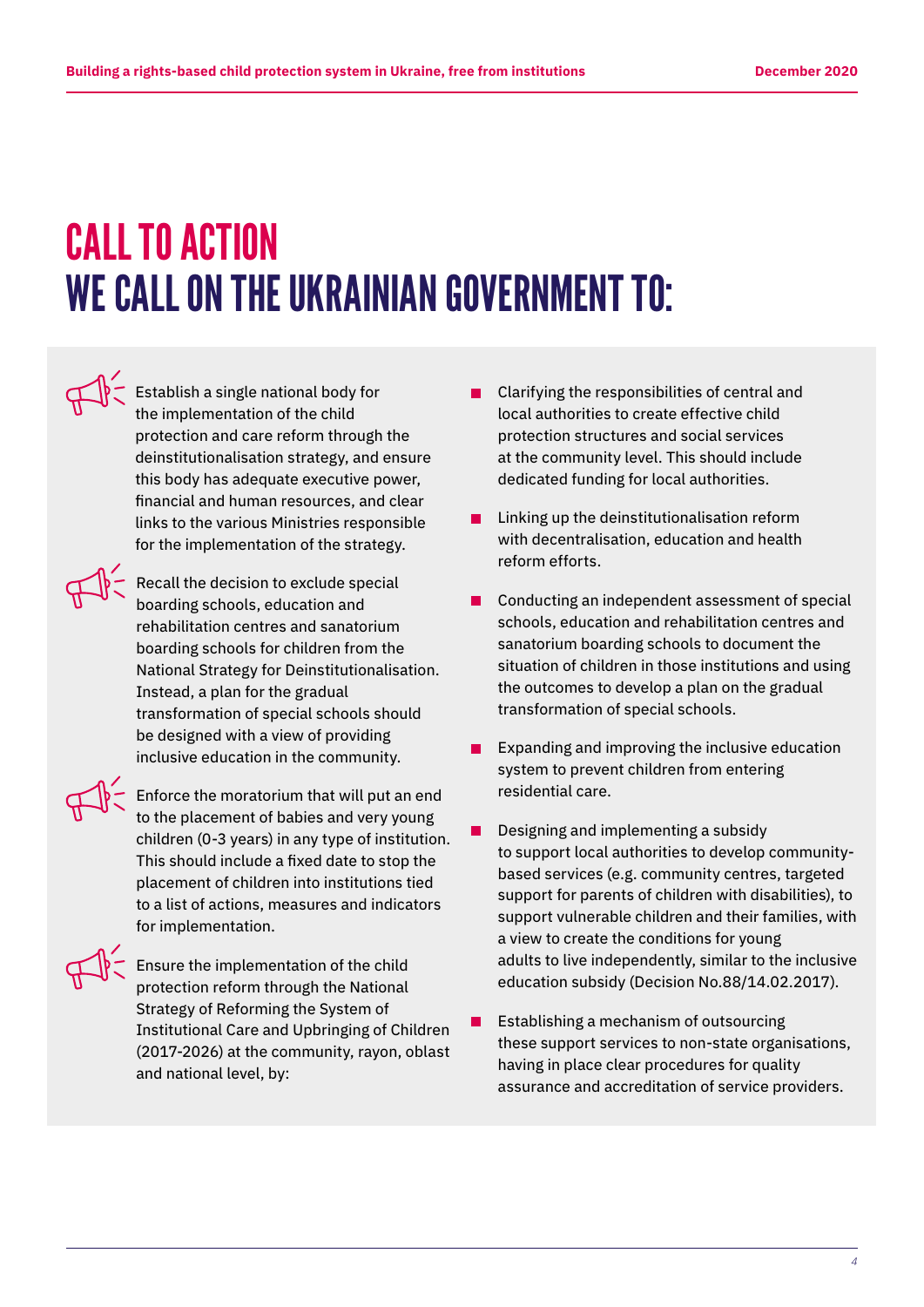# CALL TO ACTION WE CALL ON THE EUROPEAN UNION TO:



 Raise the recent national developments (as detailed above) as an urgent matter of concern with the Government of Ukraine in the follow up to the EU-Ukraine Human Rights Dialogue that took place on 23 June 2020.



 Provide budget/sector support to Ukraine in the 2021-2027 programming period through the Neighbourhood, Development and International Cooperation Instrument, to provide the transitional resources needed to support an effective transformation of the child care system, and make this conditional to the implementation of Ukraine's National Strategy for the Reform of the System of Institutional Care;

 $\mathbb{Q}$  Provide and coordinate technical assistance to the government of Ukraine to progress the implementation of the reform, by providing international experts, supporting research and exchange of good practices, and by capturing the experiences of EU Member States and neighbouring countries more advanced in the deinstitutionalisation process.

> Raise this issue in the 2021 review of the achievements of the EU-Ukraine Association Agreement's objectives under Article 14 on 'The rule of law and respect for human rights and fundamental freedoms', with a view to including an amendment on the transformation of Ukraine's care system in the Association Agreement.

*92% of children who are brought up in orphanages, children's homes and other types of residential institutions in Ukraine actually have parents.*

### FOR QUESTIONS, PLEASE CONTACT:

**Michela Costa, Head of Global Advocacy, Hope and Homes for Children michela.costa@hopeandhomes.org**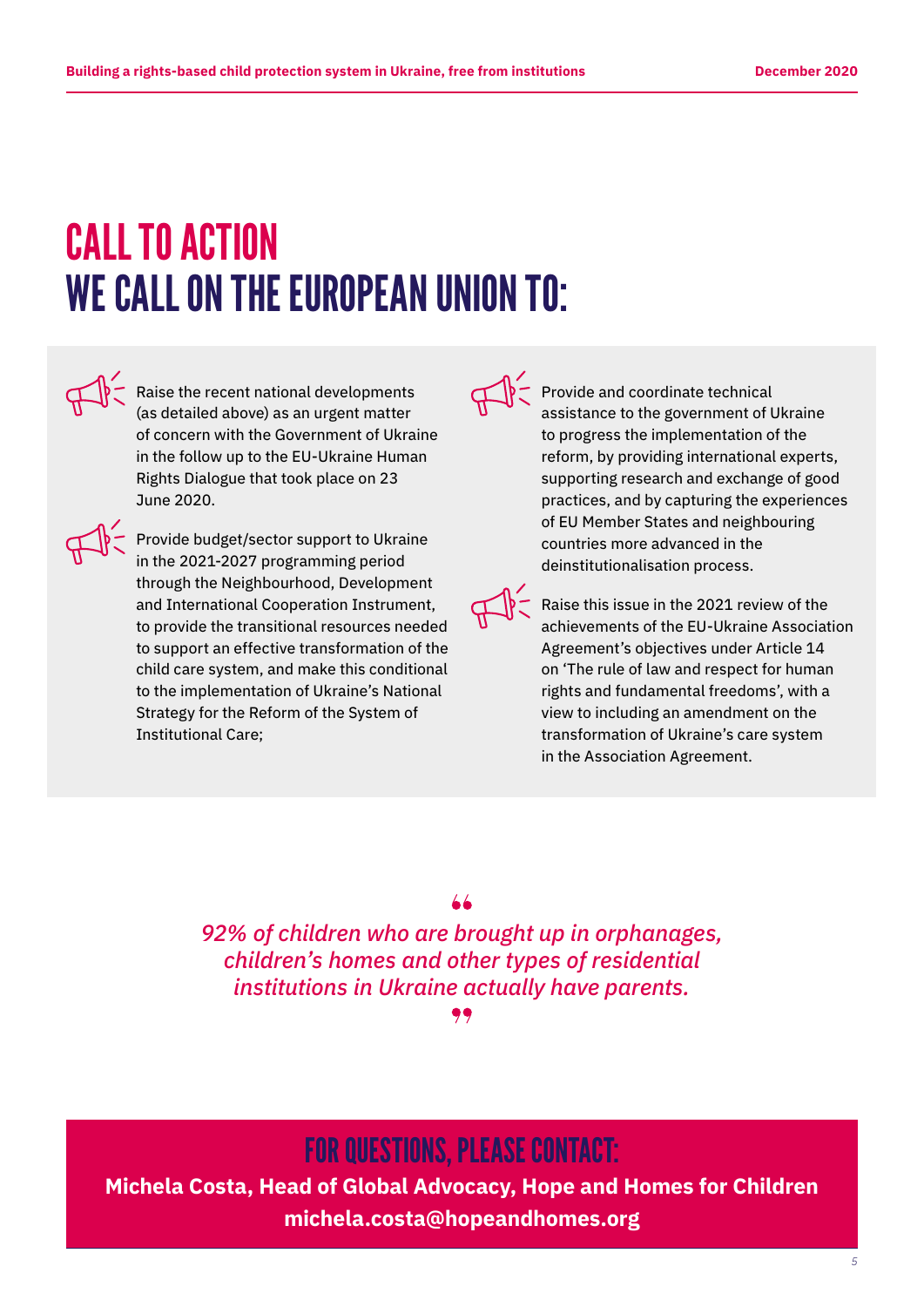### **The call to action has been coordinated by Hope and Homes for Children and Lumos, and endorsed by:**